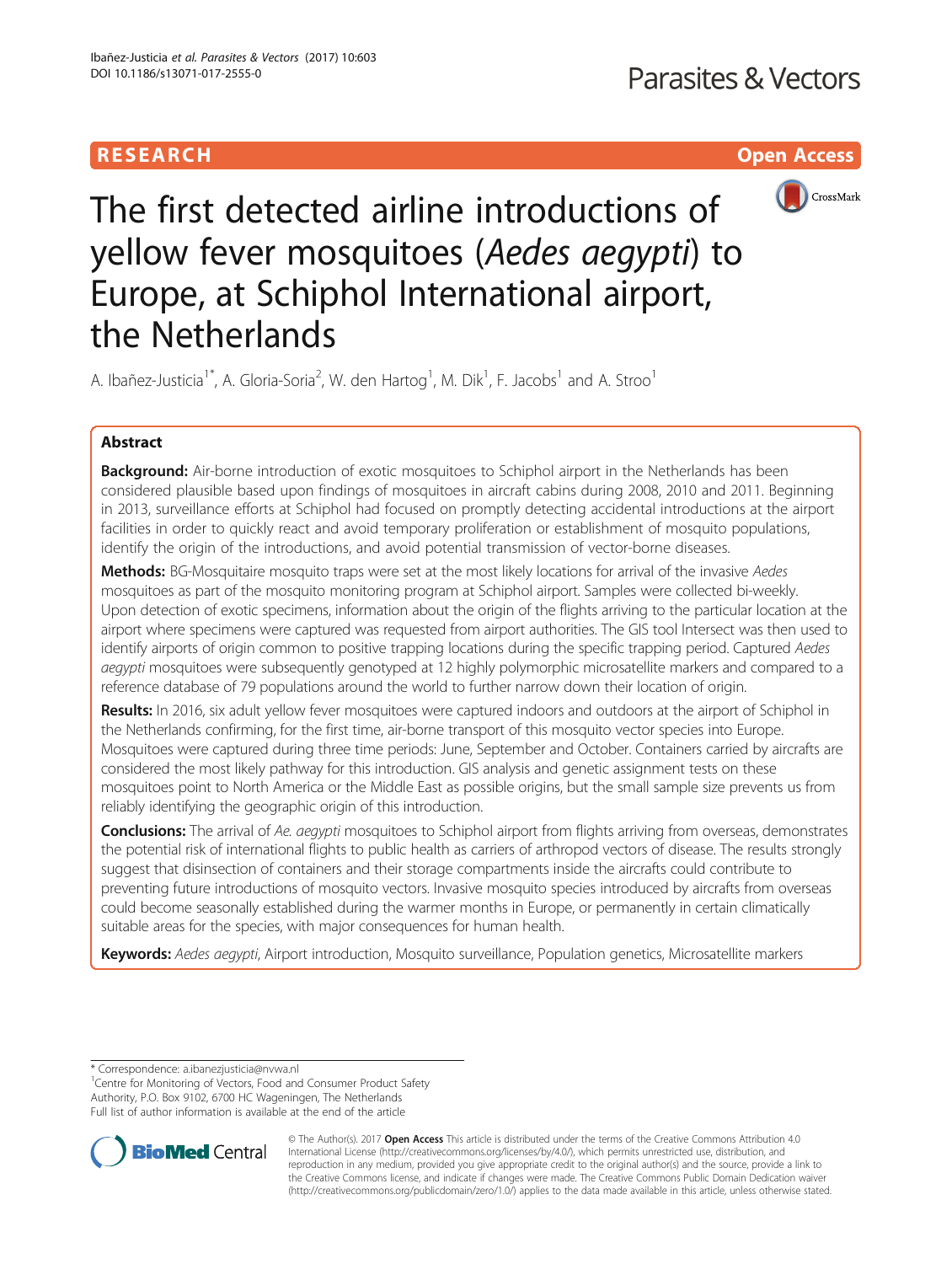# Background

Global spread of the yellow fever mosquito, Aedes aegypti, has historically been related to human trade and transport. In this way, the species has successfully colonized suitable locations in countries of all continents, except Antarctica. The northernmost documented occurrences in Europe (i.e. Bordeaux and Saint Nazaire, France; Swansea and Southampton, UK) arose from introductions via ships, and no evidence was found on the spread or establishment of the species at these places [[1\]](#page-7-0). Historically, the species also displayed a much larger distribution in Europe compared to its current one [[1\]](#page-7-0).

In the nineteenth century, Ae. aegypti-driven outbreaks of yellow fever took place in port cities in northerly areas of Europe (e.g. Saint-Nazaire, France; and Swansea, UK). The twentieth century also witnessed one of the largest outbreaks of dengue recorded globally in Athens and neighboring areas of Greece in 1927–1928 [\[1](#page-7-0)]. Urban yellow fever was eliminated from many countries after the Second World War, by energetic campaigns to eliminate Ae. aegypti breeding sites through application of the pesticide dichlorodiphenyltrichloroethane (DDT) to infested containers and their surroundings [\[2](#page-7-0)].

In more recent times, globalization of trade and travel has facilitated the geographical spread of vectors and vector-borne diseases [\[3](#page-7-0), [4\]](#page-7-0), with air travel playing a major role in long-distance dispersal [\[5](#page-7-0), [6\]](#page-7-0). In areas of high mosquito densities, mosquitoes can follow their human hosts unnoticed and enter aircrafts at the airports [[7](#page-7-0)]. These aircrafts can then transfer mosquitoes from one location to another relatively rapidly, thus increasing their chance of mosquitoes surviving the trip and reaching the destination. Upon arrival in another country, mosquitoes may colonize new areas or infect people locally [\[7, 8](#page-7-0)]. For example, a mosquito which alighted from Bali with a military aircraft was considered the most likely source of a case of "airport dengue" in Australia in 2010 [\[9](#page-7-0)].

In 2008, the Netherlands reported live mosquitoes on a flight from Dar es Salaam, Tanzania, to Schiphol airport in Amsterdam, with several passengers complaining of being bitten on board. Mosquitoes collected by the flight attendants were identified as Culex quinquefasciatus Say [[10](#page-7-0)]. A follow-up study in 2010 and 2011 focusing on answering basic questions as to the mosquito species, frequency, and number of mosquitoes on board of aircrafts that land at Schiphol airport, showed that exotic mosquito vectors of diseases (Cx. quinquefasciatus, Culex antennatus and Aedes mcintoshi) were transported on 10 of the 38 aircrafts inspected [[11](#page-7-0)]. Airborne movement of mosquitoes has thus proven to be possible based upon these findings. Given the high volume of air transport movements per year between Schiphol and vector-borne disease endemic regions in the world, establishment of mosquito vectors after introduction via aircraft should be considered a potential health risk.

Since 2013, surveillance efforts at Schiphol have focused on promptly detecting accidental introductions at the airport facilities, with the goal of eliciting a quick reaction to avoid temporary proliferation, identifying the origin of the introductions, and avoiding transmission of vector-borne diseases. Here we describe the methodology used for surveillance of mosquitoes at the airport of Schiphol and report the findings of yellow fever mosquitoes (Ae. aegypti) at the airport facilities in 2016. We also detail the vector-control response that followed these events. Efforts to identify the origin of the introductions combined data on flight departure locations provided by the airport authorities, the use of suitability maps, and genetic assignment tests of the specimens captured to a reference database of world populations based on 12 highly polymorphic microsatellite markers [[12\]](#page-7-0). Identifying the origin of introduced invasive mosquito species is important to aid public health efforts to prevent the introduction and spread of these vectors of human-diseases.

# **Methods**

# Mosquito collection and identification

Since 2013, mosquito monitoring at Schiphol airport has mainly consisted of placing mosquito traps at the most likely locations for the arrival of invasive Aedes mosquitoes. Examples of such locations are: platforms of arrival gates with high volumes of international flights landings from overseas, platforms of gates for European flights arriving from areas where invasive mosquitoes are present (e.g. Italy, southern France), indoor locations where suitcases are unloaded, temporary storage locations for arriving cargo, imported fruits and vegetables, or animals.

The traps used at Schiphol airport are BG Mosquitaire traps (Biogents AG, Regensburg, Germany). These traps have been specifically developed for capturing Aedes mosquitoes (Ae. albopictus, Ae. aegypti and related species) and use a patented mix of artificial skin emanations (BG-Sweetscent), in combination with air convection and light-and-dark contrasts. Carbon dioxide is not used at the airport. Lure used in the traps has proven to be efficient for capturing adult Ae. albopictus and Ae. aegypti (both males and females) in the field [[13](#page-7-0)–[15](#page-7-0)]. Traps were continuously operated (24/7) and placed indoors and outdoors in shaded, wind-protected moist areas.

Mosquito samples were collected bi-weekly. Trapping nets from the BG trap with collected mosquitoes and a data form were sent together inside a sealed plastic bag to the laboratory of the National Reference Centre from the Food and Consumer Product Safety Authority (NVWA/NRC) for morphological identification. All data from each sampling location were submitted into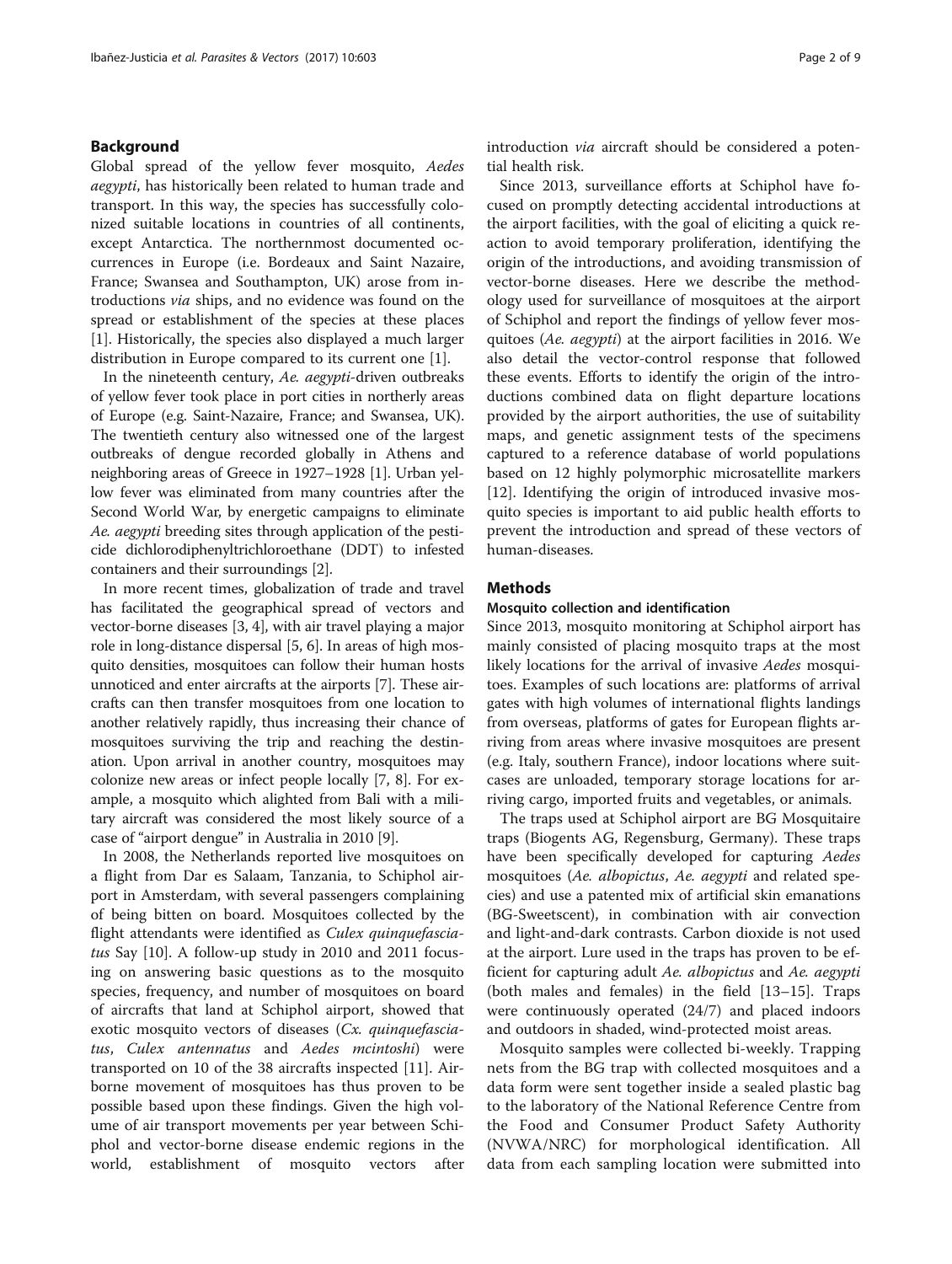VecBase (database of Centre for Monitoring of Vectors - CMV). In the laboratory, mosquitoes were counted and morphologically identified by specialists using the keys of Schaffner et al. [\[16](#page-7-0)] and Becker et al. [\[17](#page-7-0)]. Exotic Aedes species diagnosis was validated via a realtime PCR assay within the NVWA/NRC, specially developed for the CMV surveillance for the detection of Ae. albopictus, Ae. aegypti, Ae. atropalpus and Ae. japo-nicus [\[18](#page-7-0)]. In 2016, a maximum of ten mosquito traps were continuously functioning at the airport and routinely checked every two weeks. The action plan in place to respond to an invasive mosquito species introduction (IMS) is as follows: (i) Both the number of traps and their monitoring frequency are increased 2 fold at the airport to check for additional locations hosting these mosquitoes. (ii) Oviposition traps, black plastic containers filled with hay infusion and a piece of Styrofoam serving as the oviposition substrate, are deployed in the surroundings of the first findings to detect a possible establishment of the introduced species. At the airport, the top of the oviposition traps is covered with stainless steel bird netting to prevent the Styrofoam from been blown away by the aircraft engines. (iii) The search for IMS larvae is performed in potential breeding sites at the airport, prior to implementation of mosquito control interventions. Upon detection of Ae. aegypti in 2016, this plan was implemented as described.

## Flight origin data

Information about the origin of the flights arriving at each particular location (or gate) during the trapping period when exotic specimens were captured was requested from the airport authorities. A file was provided with the following information: date, flight number, estimated arrival time, origin (IATA Code), arrival platform and luggage handling area. The file was compared with the database [Openflights.org](http://openflights.org) [[19\]](#page-7-0) to find the name of the airport of origin, the city name, country, and geographical coordinates. Coordinates of the selected airports were input into ArcGIS 10.3 to generate a map indicating the candidate airports for bringing the exotic specimens during each positive trapping period. Using the intersect tool of ArcGIS we identified the airport origins common to several trapping location inputs during the desired period (that is, they intersect). Combining this map with suitability maps for Ae. aegypti mosquitos based on [\[20](#page-7-0)], we generated a new map identifying the airports around the world situated in areas were the target species could be present. Airports were considered as "non-suspected" of introducing the species when the species was absent and/or the probability of a mosquito population in the area was considered low.

## DNA extraction and genotyping

Total genomic DNA from Ae. aegypti adult legs was extracted using either High Pure PCR Template Preparation Kit (Roche, Basel, Switzerland), or the DNeasy Blood and Tissue kit (Qiagen, Venlo, the Netherlands), according to the manufacturer's instructions, with an additional RNAse A (Qiagen) step. Samples were stored at -20 °C until further analysis. Individual mosquito material was genotyped as described in [[21\]](#page-7-0). The microsatellite loci analyzed were: A1, B2, B3, A9 (tri-nucleotide repeats) and AC2, CT2, AG2, AC4, AC1, AC5, AG1 and AG4 (di-nucleotide repeats) [\[22](#page-8-0)]. Polymerase chain reactions were conducted as 10 μl reactions using the Typeit Microsatellite PCR Master Mix (Qiagen), 25 nM of each forward primer, 250 nM of each reverse primer, and 500 nM of a fluorescently labeled M13 primer. Thermocycler conditions were: 94 °C for 10 min, 35× (94 °C for 30 s, 54 °C for 30 s, 72 °C for 30 s), and 72 °C for 5 min. The resulting products were processed for fragment analysis at the DNA Analysis Facility at Science Hill at Yale University, USA, using GS 500 Rox internal size standard (Applied Biosystems, Foster City, USA). Microsatellite alleles were scored using GeneMapper v4.0 (Applied Biosystems). Raw allele frequencies of the reference panel are available at [VectorBase.org](http://vectorbase.org). Raw microsatellite allele calls for the mosquitoes captured at Schiphol can be found in Additional file [1:](#page-7-0) Table S1.

#### Population genetic analysis

Genetic assignment tests were performed in GENE-CLASS2 [[23](#page-8-0)], using the Bayesian criteria for likelihood estimation with a threshold value of 0.05 [\[24\]](#page-8-0). The reference population panel included the 79 populations  $(n = 3632$  individuals) from the six continents around the world where Ae. aegypti is present [[12](#page-7-0)], and includes members from the subspecies Ae. aegypti aegypti as well as Ae. aegypti formosus. To estimate the accuracy of this individual assignment method using our reference panel, we selected 100 random individuals from the same panel (with at least one representative of each population) and re-assigned them to the reference panel without replacement (as if they were newly acquired samples). During this exercise, 76.2% of the individuals were correctly assigned back to their population of origin, and for 93% of the samples the correct population of origin was ranked among the top 5 assignment scores. It is worth noting that the individuals that were not accurately assigned to their original population were assigned to a population with a similar genetic signature and in close geographic proximity (e.g. Conch Key, FL rather than Miami, FL, USA). In addition to the individual assignment tests, the Netherlands' individuals collected in the same period at the airport were also treated as belonging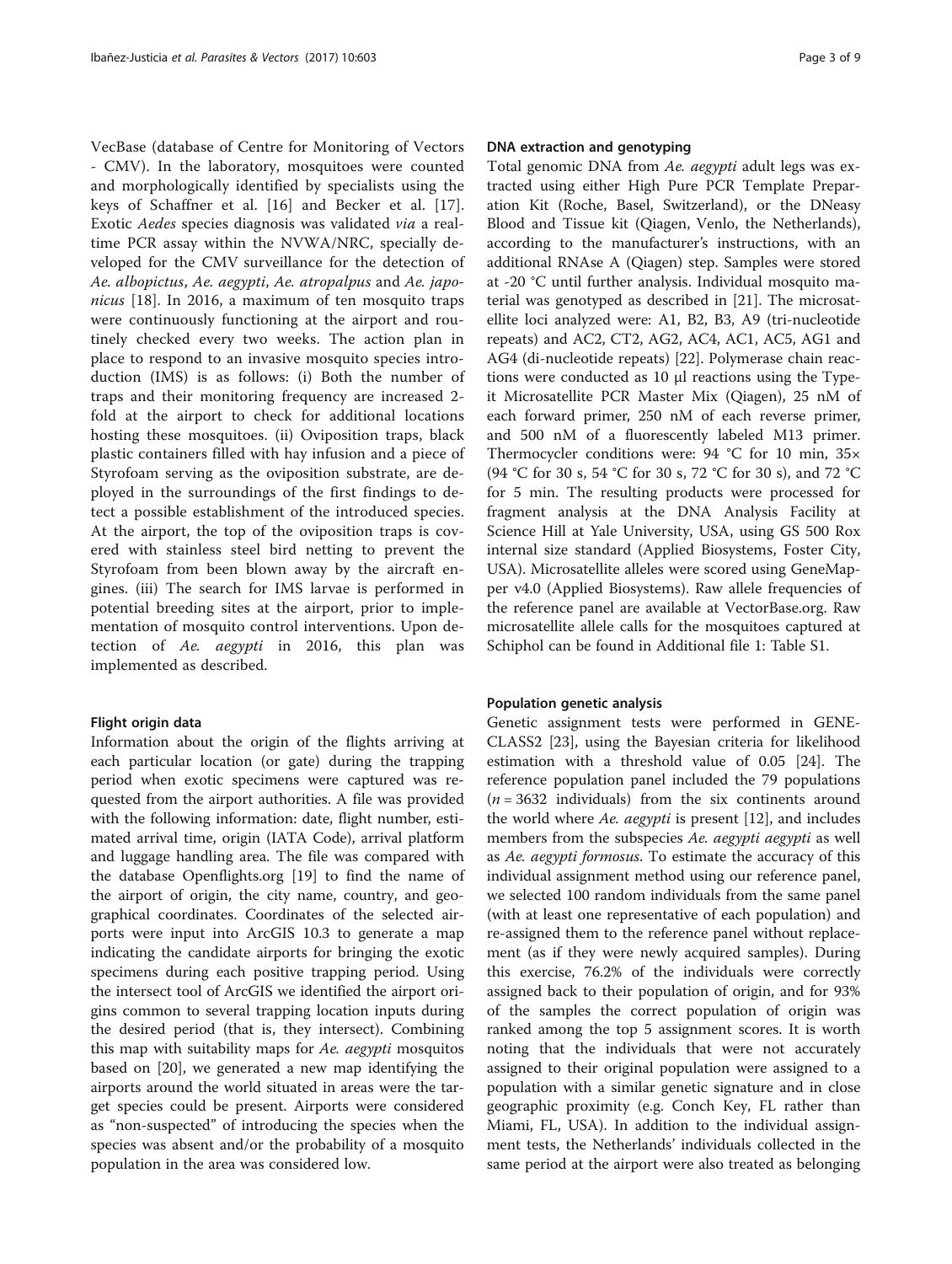to the same population and a group genetic assignment was performed following the same criteria.

# Results

# Mosquito collection

The BG traps monitored every two weeks at the airport, only captured indigenous mosquitoes (at low abundance) in 2016 until June. These included: Anopheles maculipennis (sensu lato) (n = 17), Culiseta annulata (n = 15), and Culex pipiens/torrentium  $(n = 1316)$ . Three adult Ae. aegypti were captured at two airport locations in June 2016 (see Table 1). One specimen was captured in a trap situated outdoors (Platform E), next to the arrival platform of intercontinental flights, and the other two specimens were captured indoors next to a mechanical unloading system named MUM [\[25](#page-8-0)], an innovative mechanical system that automatically unloads baggage/luggage containers, the type of containers used by airlines to transport suitcases. All three specimens were males, and all three were identified as Ae. aegypti using real-time PCR [[18](#page-7-0)]. As a result of increasing the number of traps and trapping locations upon the first finding, one female Ae. aegypti was identified on September 13th, captured outdoors in a BG-trap at a different gate (Platform G), and on September 29th a second adult Ae. aegypti female was captured at a BG-trap at the MUM. The third and last finding (one female) was recorded in an indoor BG-trap placed in a baggage handling area of the airport (between platforms F and G) at the end of October (Table 1). The finding at this location was a consequence of the intensive surveillance implemented as part of the vector-control response. In total, six Ae. aegypti specimens were intercepted in 2016, both indoors and outdoors. These events can be considered as a minimum of a single introduction that persisted over the months, or as many introductions as the number of individual mosquitoes detected  $(n = 6)$ . However, based on the distribution of the trapping periods and because none of the 27 infusion-baited oviposition traps placed in the surroundings of the first finding in June (Platform E, and MUM) were positive for exotic mosquitoes prior to and after the detection, we

suspect three detected introduction events to Schiphol, in June (3 specimens), in September (2 specimens) and in October (1 specimen).

Larval sampling for IMS in all potential breeding sites at the airport was put in place prior to the mosquito control response. A total of 16 samples were collected containing exclusively indigenous mosquitoes of the genus Culex [pupae ( $n = 40$ ), larvae ( $n = 946$ )]. A population of autogenous Cx. pipiens biotype molestus breeds in stagnant water in the basements of Schiphol airport. Samples were taken at those breeding sites, but only this species was present.

# Tracing the origin of aircraft flights

During the trapping-period when Ae. aegypti specimens were captured, flights from 206 airports around the globe landed at Schiphol airport (Table [2\)](#page-4-0).

Assuming that all Ae. aegypti specimens intercepted at the airport in June (indoors in the MUM, and outdoors) have the same origin, 36 possible airport origins were identified after combining the origin data from flights arriving at both sites during the catching period. Among others, flights from airports in North America, Middle East and Asia arrived to Schiphol during the findings in June at both locations (see Fig. [1](#page-4-0)).

Intersecting the data of airport origins from flights that arrived to the locations where the specimens were trapped in September (outdoors and indoors), we identified 26 potential origins that included airports in North America (including Florida), Middle East (Saudi Arabia) and Asia (see Fig. [1](#page-4-0)).

Data provided by the Schiphol authorities for the October findings provided 179 possible origins because this baggage location processes multiple arrivals. At this location, several baggage-handling companies work with a variety of container types or unload directly from the cargo space of the airliner to lorries in open air.

Assuming that all Ae. aegypti specimens intercepted at the airport originated from the same introduction, or that all specimens captured were carried in aircrafts proceeding from the same airport origin, we have identified 14 airports that originated flights arriving at all sites

Table 1 Aedes aegypti findings in 2016 at Schiphol airport, the Netherlands

| Date of placing <sup>a</sup> | Date of sampling <sup>a</sup> | l ocation                             | No. / Sex  | Sample ID           |
|------------------------------|-------------------------------|---------------------------------------|------------|---------------------|
| 24-05-2016                   | 09-06-2016                    | Platform E (outdoors)                 | / Male     | Neth16 802          |
| 24-05-2016                   | 09-06-2016                    | Mechanical unloading system (indoors) | / Male     | Neth16 845          |
| 09-06-2016                   | 15-06-2016                    | Mechanical unloading system (indoors) | / Male     | Neth16 853          |
| 29-08-2016                   | 12-09-2016                    | Platform G (outdoors)                 | ' Female   | Neth16 6637071      |
| 12-09-2016                   | 26-09-2016                    | Mechanical unloading system (indoors) | l / Female | Neth16 6813416-1-85 |
| 17-10-2016                   | 31-10-2016                    | Baggage handling (indoors)            | ' Female   | Neth16 4388663      |

<sup>a</sup>Dates are reported in a day-month-year format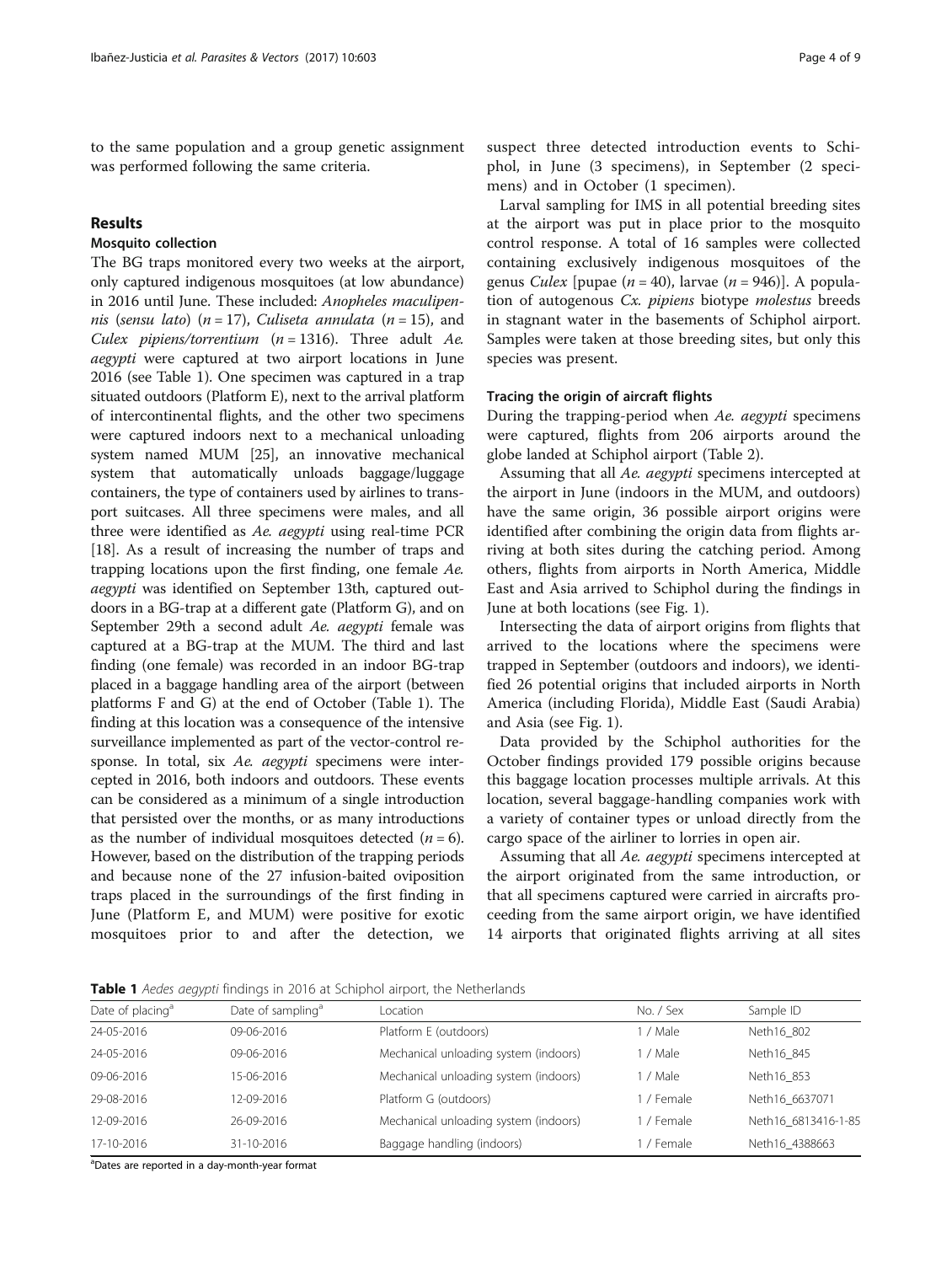| Date of placing <sup>a</sup> | Date of sampling <sup>a</sup> | Location                                 | No. of airport origins identified<br>arriving at the trapping locations |
|------------------------------|-------------------------------|------------------------------------------|-------------------------------------------------------------------------|
| 24-05-2016                   | 09-06-2016                    | Platform E (outdoors)                    | 65                                                                      |
| 24-05-2016                   | 15-06-2016                    | Mechanical unloading<br>system (indoors) | 58                                                                      |
| 24-05-2016                   | 15-06-2016                    | Intersect (June)                         | 36                                                                      |
| 29-08-2016                   | 12-09-2016                    | Platform G (outdoors)                    | 79                                                                      |
| 12-09-2016                   | 26-09-2016                    | Mechanical unloading<br>system (indoors) | 61                                                                      |
| 29-08-2016                   | 26-09-2016                    | Intersect (September)                    | 26                                                                      |
| 17-10-2016                   | 31-10-2016                    | Baggage handling (indoors)               | 179                                                                     |
| 24-05-2016                   | 31-10-2016                    | Intersect (June-September-October)       | 14                                                                      |
| 24-05-2016                   | 31-10-2016                    | All origins merged                       | 206                                                                     |

<span id="page-4-0"></span>Table 2 Number of airport origins identified arriving at the trapping locations

<sup>a</sup>Dates are reported in a day-month-year format

during the three catching periods. These airports are located in: Angola, Tanzania, Kenya, Panama, Mexico, Cuba, United States of America, United Arab Emirates, Taiwan and India (see Fig. 1).

# Population genetic analysis

The results from the genetic assignment analysis performed with GeneClass2 [\[23](#page-8-0)] on the Ae. aegypti specimens sent to Yale University to identify the likely origin of the introduction in Schiphol are shown in Table [3](#page-5-0). Except for the last sample collected in October, all of the other five samples were successfully genotyped.

When each individual was treated as an independent introduction, the analysis identified four potential

sources, two from Asia (Saudi Arabia and the Philippines) and two from North America (Miami and Palm Beach in Florida, USA) (see Table [3\)](#page-5-0). When individuals were grouped by the month in which they were captured and treated as two introductions: June (3 individuals) and September (2 individuals), the analysis identified two potential sources, Miami and Saudi Arabia with a 99.95% and 95.47% assignment probability, respectively (see Table [3](#page-5-0)). However, when the individuals are all considered part of the same population, either as a result of the introduction of multiple individuals at once, a population already established at the airport, or multiple introductions carried by different aircrafts originating at the same foreign airport, the highest

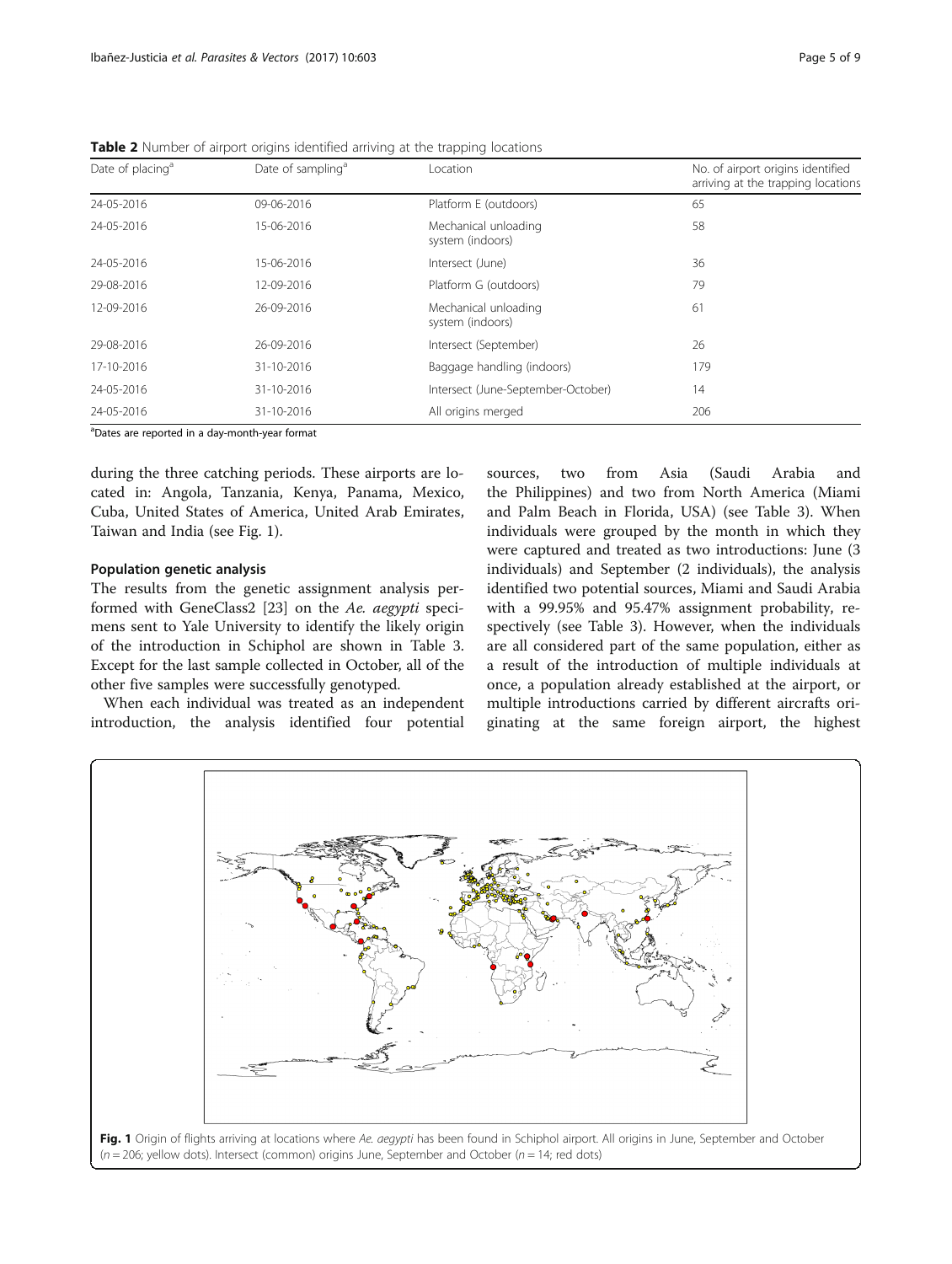<span id="page-5-0"></span>Table 3 Genetic assignment results from the Aedes aegypti specimens found at Schiphol airport, the Netherlands

| Period <sup>a</sup>   | Sample ID           | Individual assignment <sup>b</sup> | Group A assignment <sup>c</sup>                                                | Group B assignment <sup>c</sup>                                                 |
|-----------------------|---------------------|------------------------------------|--------------------------------------------------------------------------------|---------------------------------------------------------------------------------|
| 24-05-2016 16-06-2016 | Neth16 802          | Saudi Arabia (87.350%)             | Miami, FL, USA (99.95%);<br>Rio, FL, USA (0.04%);<br>VacaKeys, FL, USA (0.01%) | Saudi Arabia (79.85%);<br>the Philippines (19.33%);<br>New Orleans, USA (0.78%) |
|                       | Neth16 845          | Miami (68.590%)                    |                                                                                |                                                                                 |
|                       | Neth16 853          | Palm Beach (32.990%)               |                                                                                |                                                                                 |
| 29-08-2016 26-09-2016 | Neth16 6637071      | The Philippines (53.557%)          | Saudi Arabia (95.47%);                                                         |                                                                                 |
|                       | Neth16 6813416-1-85 | Saudi Arabia (82.855%)             | the Philippines (4.40%);<br>New Orleans, USA (0.07%)                           |                                                                                 |
| 17-10-2016 31-10-2016 | Neth16 4388663      | na                                 | na                                                                             | na                                                                              |
|                       |                     |                                    |                                                                                |                                                                                 |

Abbreviation: na not available

Dates are reported in a day-month-year format

b
Individual frequency assignments; populations assigned the highest assignment score (0–100%)<br>SCroup assignment test: populations assigned the highest assignment score (0–100%). The three

Group assignment test; populations assigned the highest assignment score (0–100%). The three locations with the highest assignment score are shown

assignment score indicates Saudi Arabia as the most likely source, followed by the Philippines (Table 3).

## **Discussion**

#### Detection of first Ae. aegypti in Schiphol airport

The spread of Ae. aegypti around the world is most commonly associated with the transport of artificial containers infested by eggs or immatures [\[26\]](#page-8-0). However, the current study focuses on the movement of yet another developmental stage of great epidemiological importance: the adult mosquito. Schiphol airport in the Netherlands intercepted six adult yellow fever mosquitoes in 2016, confirming the possibility of air-borne introduction of this mosquito vector species to Europe, and the first finding of this species within a European airport facility. Aircraft arriving to Schiphol airport from areas hosting a large population of Ae. aegypti could introduce mosquitoes rapidly from abroad, thus increasing their chance of survival in receptive areas [\[7](#page-7-0)]. Aedes aegypti mosquitoes intercepted in June and in September at Schiphol airport were captured in outdoor and indoor traps. The trapping location choices, devices and lures used to detect this IMS (BG-mosquitaire with BG-Lure) proved to be effective for both male and female Ae. aegypti. Capture of male specimens is not unexpected, since Ae. aegypti males mate near their host [\[27\]](#page-8-0). The intercepted mosquitoes presumably traveled from North America or Asia, thus surviving a minimum of seven hours inside an aircraft during the flight. These mosquitoes then left the aircraft (or the containers) when doors opened and eventually flew to the traps. Finding of the specimens indoors, next to locations where sealed containers carrying personal baggage are opened for first time after arrival from other countries, suggests that Ae. aegypti could have either followed a cargo-handler inside the container and was trapped inside, or that the mosquito was attracted by the human odours emanating from the suitcases/baggage at the airport of origin. If the latter were true, cargo planes containing goods would probably be

less attractive to this species than planes transporting humans and their personal belongings.

#### Public health implications

Introductions of Ae. aegypti from endemic countries at this busy airport imply a major public health risk. The presence on board of mosquitoes from areas with endemic arthropod-transmitted diseases (e.g. malaria endemic areas) put passengers at immediate health risk through biting during the flight [[28\]](#page-8-0). Upon arrival in another country, infected mosquitoes could transmit the pathogen locally in and around the airport, as is the case of "airport malaria" [[7](#page-7-0), [8](#page-7-0)]. Aedes aegypti transmits dengue virus, yellow fever virus, chikungunya virus and Zika virus, among other arboviruses [\[29](#page-8-0)–[32\]](#page-8-0). Because of the short interval of time required for completing the journey, air transport has been associated with a higher risk of introducing a live infected mosquito compared to, for example, sea or road transport [\[9\]](#page-7-0).

Suitability maps suggest that the climate in the Netherlands is not favorable for the survival and establishment of Ae. aegypti [[20](#page-7-0)]. Unlike Ae. albopictus eggs, Ae. aegypti eggs cannot diapause, thus could not survive the outdoor Dutch winter conditions. Nevertheless, evidence suggests that Ae. aegypti could overwinter within human microhabitats in regions where the low temperatures would otherwise not allow them to survive [\[33](#page-8-0)]. Therefore, constant vector surveillance to prevent the introduction of invasive mosquito species beyond its native range is imperative to prevent transmission of pathogens transmitted by these mosquitoes.

### Vector control response

Aedes aegypti establishment strongly depends on the availability of artificial water-holding containers for oviposition and larval development. The presence of waterholding containers at Schiphol airport, prior to the Ae. aegypti findings, was considered low. However, as part of the vector-control response, operators of Schiphol facility services applied hot water pressure cleaning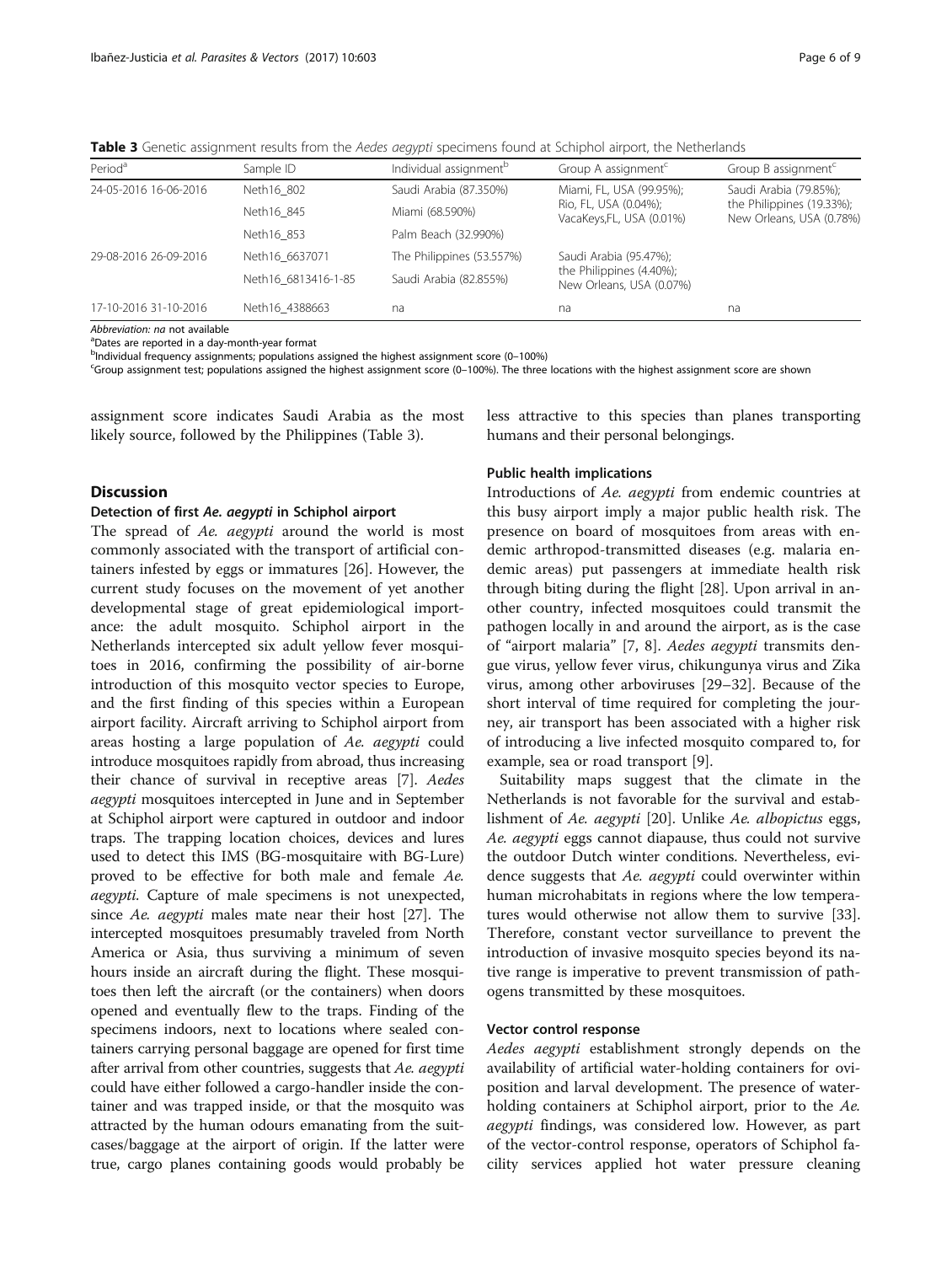machines to the drainage water system and rain gutters at all terminals in order to eliminate any larvae/pupae that could be present and avoid water stagnation. Water containers found (stagnant water) were sampled for mosquito immatures and later preventively treated or eliminated. Wells with stagnant water, holes, and open PVC cable tubes containing water were also closed with insulation foam or concrete. Paraffin oil was added to stagnant water locations inside the buildings at the underground level. These strategies allow us to rule out an established population of this mosquito in the airport.

### Origin of Ae. aegypti introduced to Schiphol

Genetic assignment tests allow us to broadly identify the region of origin of Ae. aegypti intercepted at Schiphol. Similar analysis was performed on Ae. aegypti mosquitoes imported into the Netherlands in 2010, successfully tracking the origin of these mosquitoes to a tire shipment from Miami, Florida, USA [[34](#page-8-0)]. However, in this introduction at the airport, the specific location could not be further narrowed down due to the small number of specimens collected and the uncertainty of whether they belonged to the same source population or multiple sources. Furthermore, the ability of the genetic tests to identify the source of the introduction is limited by the representation of the source area in the genetic reference dataset. Nevertheless, populations of Ae. aegypti display a strong hierarchical geographic signature [[11\]](#page-7-0). Thus, even if the source population was absent from the dataset, the genetic assignment test will point to a geographic population represented in the dataset that shares a genetic signature with the source location, a geographically close location. One should also bear in mind that a portion of containers arriving to the airport could have been transferred from other routes at one or multiple airports prior to the final arrival and information of prior transfers was not available from the airport authorities.

Since the mosquitoes were not trapped inside the aircrafts but at the airport facilities, one should consider the possibility that Ae. aegypti was already present on the ground. The mosquitoes captured could be remnants of the earlier introduction to the Netherlands in 2010 [[34\]](#page-8-0). However, we consider this unlikely because the Ae. aegypti individuals intercepted in 2010 were breeding in tire yards, that were treated with adulticides and larvicides at the time and the follow up on these vector control measures determined that the elimination was successful [[35\]](#page-8-0). The tire yard and the airport are separated by more than 70 km and there has not been any report of Ae. *aegypti* in the time interval between the 2010 and 2016.

# Future recommendations

Identifying the origin of introduced invasive mosquito species is relevant to aid public health efforts to prevent the introduction and spread of disease vectors. In the case of Schiphol airport, upon knowing the exact origin of the flights transporting the species and the companies involved, the following measures could be put in place: (i) require the involved airline agencies to execute special disinsection measures at the airport of origin inside the containers; (ii) inform airport authorities so they can handle the containers from infested origins in quarantine areas designed to prevent possible introductions; (iii) inform the European invasive mosquito surveillance teams about the findings, especially from European regions with a climate suitable for the establishment of invasive mosquitoes in Europe (Turkey, Spain, Italy, etc.).

The current recommendations of the WHO for aircraft disinsection with insecticides [\[36\]](#page-8-0), include specifications for aerosols and approved insecticidal formulations, and include three preferred methods: disinsection before take-off ("blocks-away" disinsection), disinsection top-of-descent (spraying of the cabin is done immediately after the aircraft started its descent to destination), and disinsection with residual insecticide. Disinsection on the ground ("on-arrival" disinsection) may be retained as an acceptable back-up method if an aircraft, coming from areas of threat, has not been adequately disinsected by any of the preferred methods [[36](#page-8-0)]. The finding of specimens at the baggage handling area suggest that disinsection did not take place inside the transported containers, nor within the baggage compartment of the aircraft. Alternatively, it may have been applied and was not efficient, and therefore could lead to subsequent introductions of invasive mosquitoes. Based upon the evidence presented above, the authors consider that for a thorough disinsection, it is of crucial importance to include the containers and the container compartments of the aircrafts.

Additionally, sample degradation during trapping or handling of specimens, or a limited amount of biological material for genetic analysis, can compromise subsequent genetic work. Thus, if the genetic analysis were to be incorporated as part of the vector control program, it is necessary to establish protocols aimed at maximizing the information obtained from the specimens collected, and to promote close communication between the vector control agencies and the genetic test facilities. For example, the number of mosquito traps (lured and ovitraps) could be increased at the airport to increase the detection power and subsequently, obtain more information about the introductions and provide more material for the genetic analysis. It is also recommended to increase the sampling frequency to be performed weekly instead of fortnightly at the airport. Additionally,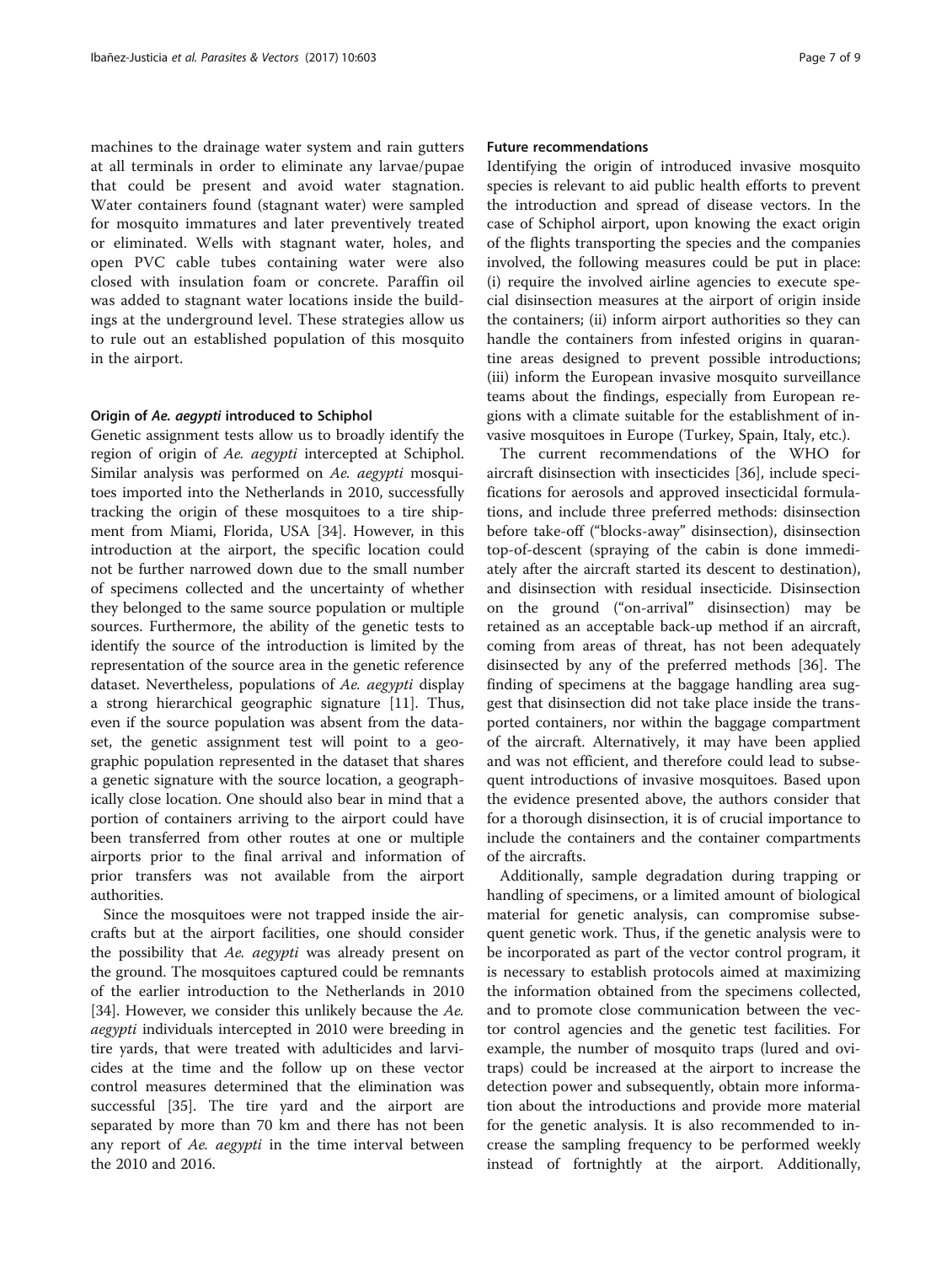# <span id="page-7-0"></span>Conclusions

The presence of Ae. aegypti mosquitoes at Schiphol airport from flights arriving to the Netherlands, demonstrates the potential risk of international flights for public health. Identifying the origin of introduced invasive mosquito species is relevant to aid public health efforts to prevent the introduction and spread of these vectors of humandiseases. Collaborations between vector control agencies, airport authorities and genetic laboratories can facilitate tracking the origin of novel introductions. Furthermore, baggage compartments in aircrafts should be considered as potential pathways for the introduction of mosquitoes and, if disinsection is put in place, should also include these compartments in the aircraft.

# Additional file

[Additional file 1: Table S1.](dx.doi.org/10.1186/s13071-017-2555-0) Genotypes of the five Aedes aegypti specimens captured at Schiphol, the Netherlands (2016) at 12 microsatellite loci. Loci AC1, AC2, AC4, AC5, CT2, AG1, AG2, and AG5 are dinucleotide repeats; loci A1, A9, B2, B3 are trinucleotide repeats as described in Gloria-Soria et al. [12]. (XLSX 10 kb)

#### Acknowledgments

We would like to thank Dr Jeff R. Powell and Mr Anton van der Sommen for their valuable suggestions and for critically reviewing the first drafts of the manuscript.

### Funding

Financial support for genotyping and analyses was provided by NIAID RO1 AI101112 awarded to Professor Jeffrey R. Powell.

#### Availability of data and materials

Genotyping data generated during this study are included in this published article and its additional file. The datasets used and analyzed during the study are available from the corresponding author upon reasonable request.

### Authors' contributions

AIJ contributed in designing the field study, data analysis, drafting the manuscript, and final manuscript preparation. AGS contributed in genotyping, data analysis, reviewing and final manuscript preparation. AS contributed in designing the field study and the review of the manuscript. WdH contributed in designing the field study, mosquito samples collection, and facilitation of the flight data from the airport authorities. FJ and MD contributed to the mosquito samples identification in the laboratory and review of the manuscript. All authors read and approved the final manuscript.

#### Ethics approval and consent to participate

Not applicable.

#### Consent for publication

Not applicable.

#### Competing interests

The authors declare that they have no competing interests.

#### Publisher's Note

Springer Nature remains neutral with regard to jurisdictional claims in published maps and institutional affiliations.

#### Author details

<sup>1</sup> Centre for Monitoring of Vectors, Food and Consumer Product Safety Authority, P.O. Box 9102, 6700 HC Wageningen, The Netherlands. <sup>2</sup>Department of Ecology and Evolutionary Biology, Yale University, New Haven, CT 06511, USA.

### Received: 20 July 2017 Accepted: 26 November 2017 Published online: 08 December 2017

### References

- 1. Schaffner F, Mathis A. Dengue and dengue vectors in the WHO European region: past, present, and scenarios for the future. Lancet Infect Dis. 2014; 14(12):1271–80.
- 2. Reiter P. Yellow fever and dengue: a threat to Europe? Euro Surveill. 2010; 15:19509.
- 3. Gratz NG. Emerging and resurging vector-borne diseases. Annu Rev Entomol. 1999;44:51–75.
- 4. Ahmed J, Bouloy M, Ergonul O, Fooks A, Paweska J, Chevalier V, et al. International network for capacity building for the control of emerging viral vector-borne zoonotic diseases: ARBO-ZOONET. Euro Surveill. 2009;14:12.
- 5. Gezairy HA. Travel epidemiology: WHO perspective. Int J Antimicrob Agents. 2003;21(2):86–8.
- 6. Tatem AJ, Rogers DJ, Hay SI. Estimating the malaria risk of African mosquito movement by air travel. Malar J. 2006;5:57.
- 7. Gratz NG, Steffen R, Cocksedge W. Why aircraft disinsection? Bull World Health Organ. 2000;78(8):995–1004.
- 8. Bataille A, Cunningham AA, Cedeno V, Cruz M, Eastwood G, Fonseca DM, et al. Evidence for regular ongoing introductions of mosquito disease vectors into the Galapagos Islands. Proc Biol Sci. 2009;276(1674):3769–75.
- 9. Whelan P, Nguyen H, Hajkowicz K, Davis J, Smith D, Pyke A, et al. Evidence in Australia for a case of airport dengue. PLoS Negl Trop Dis. 2012;6(9):e1619.
- 10. Scholte EJ, Braks M, Schaffner F. Aircraft-mediated transport of Culex quinquefasciatus: a case report. Eur Mosq Bull. 2010;28:208–12.
- 11. Scholte EJ, Ibáñez-Justicia A, Stroo A, De Zeeuw J, den Hartog W, Reusken C. Mosquito collections on incoming intercontinental flights at Schiphol international airport, 2010–2011. J Eur Mosq Control Assoc. 2014;32:17–21.
- 12. Gloria-Soria A, Ayala D, Bheecarry A, Calderon-Arguedas O, Chadee DD, Chiappero M, et al. Global genetic diversity of Aedes aegypti. Mol Ecol. 2016; 25(21):5377–95.
- 13. Unlu I, Farajollahi A. A multiyear surveillance for Aedes albopictus with biogents sentinel trap counts for males and species composition of other mosquito species. J Am Mosq Control Assoc. 2014;30(2):122–5.
- 14. Degener CM, Azara TM, Roque RA, Codeco CT, Nobre AA, Ohly JJ, et al. Temporal abundance of Aedes aegypti in Manaus, Brazil, measured by two trap types for adult mosquitoes. Mem Inst Oswaldo Cruz. 2014;109(8):1030–40.
- 15. de Azara TM, Degener CM, Roque RA, Ohly JJ, Geier M, Eiras AE. The impact of CO<sub>2</sub> on collection of Aedes aegypti (Linnaeus) and Culex quinquefasciatus say by BG-sentinel(R) traps in Manaus, Brazil. Mem Inst Oswaldo Cruz. 2013; 108(2):229–32.
- 16. Schaffner F, Angel G, Geoffroy B, Hervy J-P, Rhaiem A, Brunhes J. The mosquitoes of Europe: An identification and training programme [CD-ROM]. Montpellier, France: IRD Editions & EID Méditerranée. 2001.
- 17. Becker N, Petric D, Zgomba M, Boase C, Madon M, Dahl C, Kaiser A. Mosquitoes and their control. Heidelberg, Dordrecht, London, New York: Kluwer Academic/Plenum Publishers; 2010.
- 18. van de Vossenberg BT, Ibañez-Justicia A, Metz-Verschure E, van Veen EJ, Bruil-Dieters ML, Scholte EJ. Real-time PCR tests in Dutch exotic mosquito surveys; implementation of Aedes aegypti and Aedes albopictus identification tests, and the development of tests for the identification of Aedes atropalpus and Aedes japonicus japonicus (Diptera: Culicidae). J Med Entomol. 2015;52(3):336–50.
- 19. [Openflights.org](http://openflights.org) database. [http://openflights.org/data.html.](http://openflights.org/data.html) Accessed 1 Sept 2016.
- 20. Kraemer MU, Sinka ME, Duda KA, Mylne AQ, Shearer FM, Barker CM, et al. The global distribution of the arbovirus vectors Aedes aegypti and Ae. albopictus. elife. 2015;4:e08347.
- 21. Brown JE, McBride CS, Johnson P, Ritchie S, Paupy C, Bossin H, et al. Worldwide patterns of genetic differentiation imply multiple 'domestications' of Aedes aegypti, a major vector of human diseases. Proc Biol Sci. 2011;278(1717):2446–54.